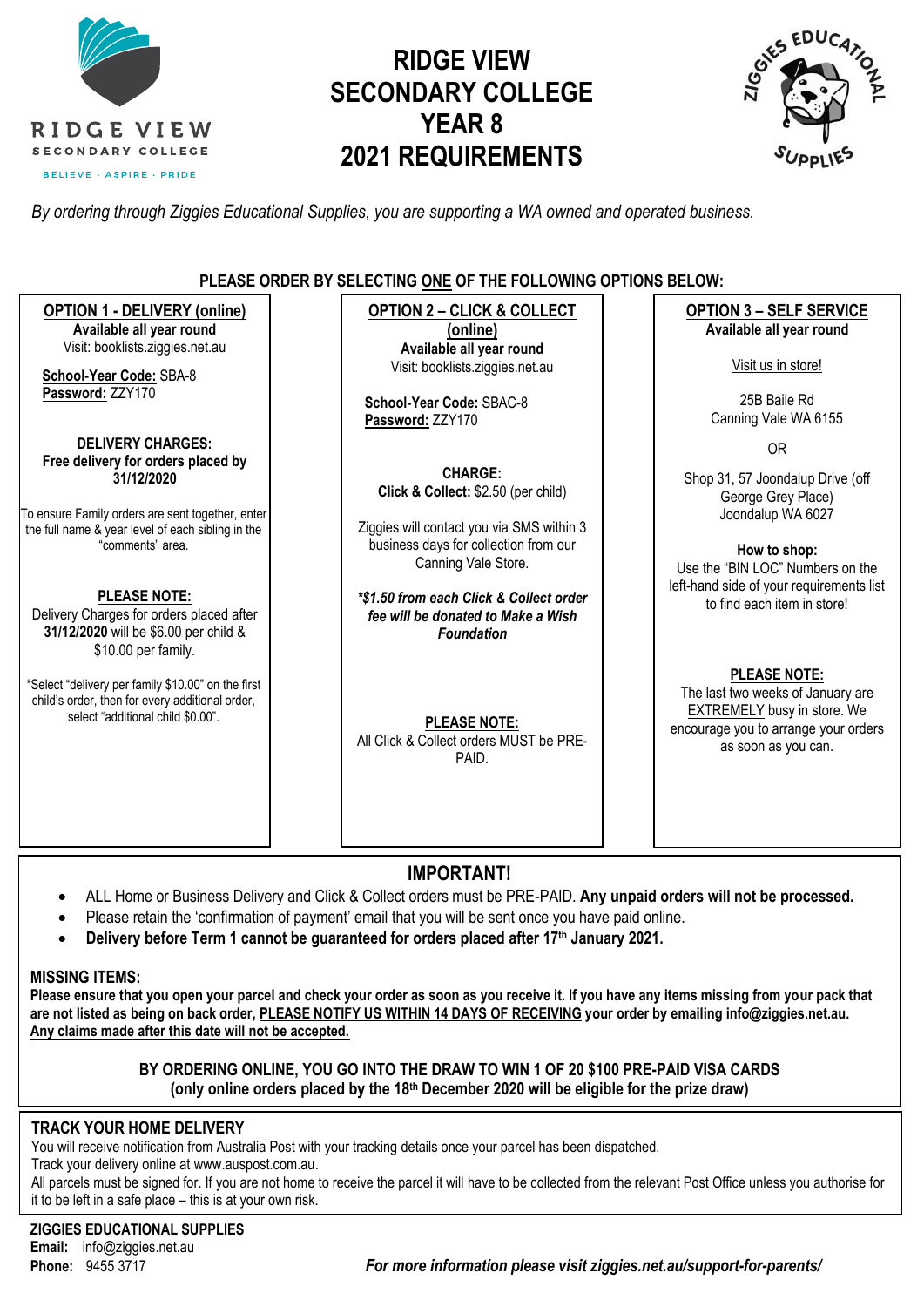

*Follow us on social media to see our latest specials and events.*



### **REFUNDS:**

- Refunds will be granted for textbooks/workbooks on your Requirements List that are in **PERFECT** condition up to the **14 th February 2021 or 14 days from date of purchase** (whichever is the latter). PERFECT condition = still wrapped in packaging, no name written on, no bent corners, no book covering.
- **NO REFUNDS WILL BE ISSUED FOR DIGITAL PRODUCTS**

 $9:00$ am –  $3:00$ pm

 $9:00$ am – 5:00pm

 $9:00$ am – 3:00pm

- **NO REFUNDS WILL BE ISSUED FOR ITEMS MARKED WITH A #, THESE ITEMS ARE FIRM SALE.**
- Ziggies will gladly refund or exchange any items deemed faulty from the manufacturer.
- **YOU MUST BRING IN YOUR RECEIPT. A REFUND WILL NOT BE GIVEN IF THE RECEIPT IS NOT PRESENTED.**

### **Store Trading Hours:**

*Extended hours:* Sat 9<sup>th</sup> Jan

## **Store locations:**

❖ 25B Baile Rd Canning Vale WA 6155

*(Please be aware that there is limited parking in the last two weeks of January. Please be respectful of neighbouring businesses. To avoid parking issues, we strongly encourage you to visit our store earlier or select the click and collect option)*

❖ Shop 31, 57 Joondalup Drive (off George Grey Place) Joondalup WA 6027

*(There is extra parking at Edgewater Train Station – show us a photo of your ticket to be reimbursed the \$2.00 fee) \*valid until 2nd March 2021*

**\* Christmas Eve (24th Dec) 9:00am-3:00pm**

Mon – Fri 9:00am – 5:00pm Saturday 9:00am – 1:00pm

 $\text{Sat } 16^{\text{th}}$  Jan  $\text{Sat } 23^{\text{rd}}$  Jan  $\text{Sat } 9:00$ am – 5:00pm

Thurs  $28<sup>th</sup>$  Jan  $8:00$ am –  $6:00$ pm Fri 29th Jan 8:00am – 6:00pm  $Sat 30<sup>th</sup> Jan$  9:00am – 5:00pm Sun 31st Jan 11:00am – 4:00pm Mon 1st Feb 8:00am – 6:00pm

**\* Closed all public holidays (i.e. Christmas Day, Boxing Day, New Year's Day, Australia Day etc.)**

### **Covid-19:**

Sat 6<sup>th</sup> Feb

Due to the current situation with Covid-19, we will be monitoring and restricting (if necessary) the number of customers in store for the safety of our customers and staff. If you are visiting our stores in the last 2 weeks of January, please be aware that you may need to wait in line to enter our stores for self-service, so please limit the number of family members you bring with you. We highly recommend that you visit before this time or select the click and collect option.

### **Plastic Bags:**

We encourage you to bring re-usable bags into store if doing self-service. Re-usable plastic and fabric bags will be available to purchase if required.

### *Please cut along this line and retain this slip as a reminder*

**.**

### **ADDITIONAL NOTES**

EACH YEAR GROUP HAS BEEN COLOUR CODED, YEAR 8'S FOR 2021 ARE YELLOW. CAN YOU PLEASE ENSURE YOU PURCHASE THE YELLOW REQUIRED ITEMS.

**------------------------------------------------------------------------------------------------------------------------------------------------------------------------**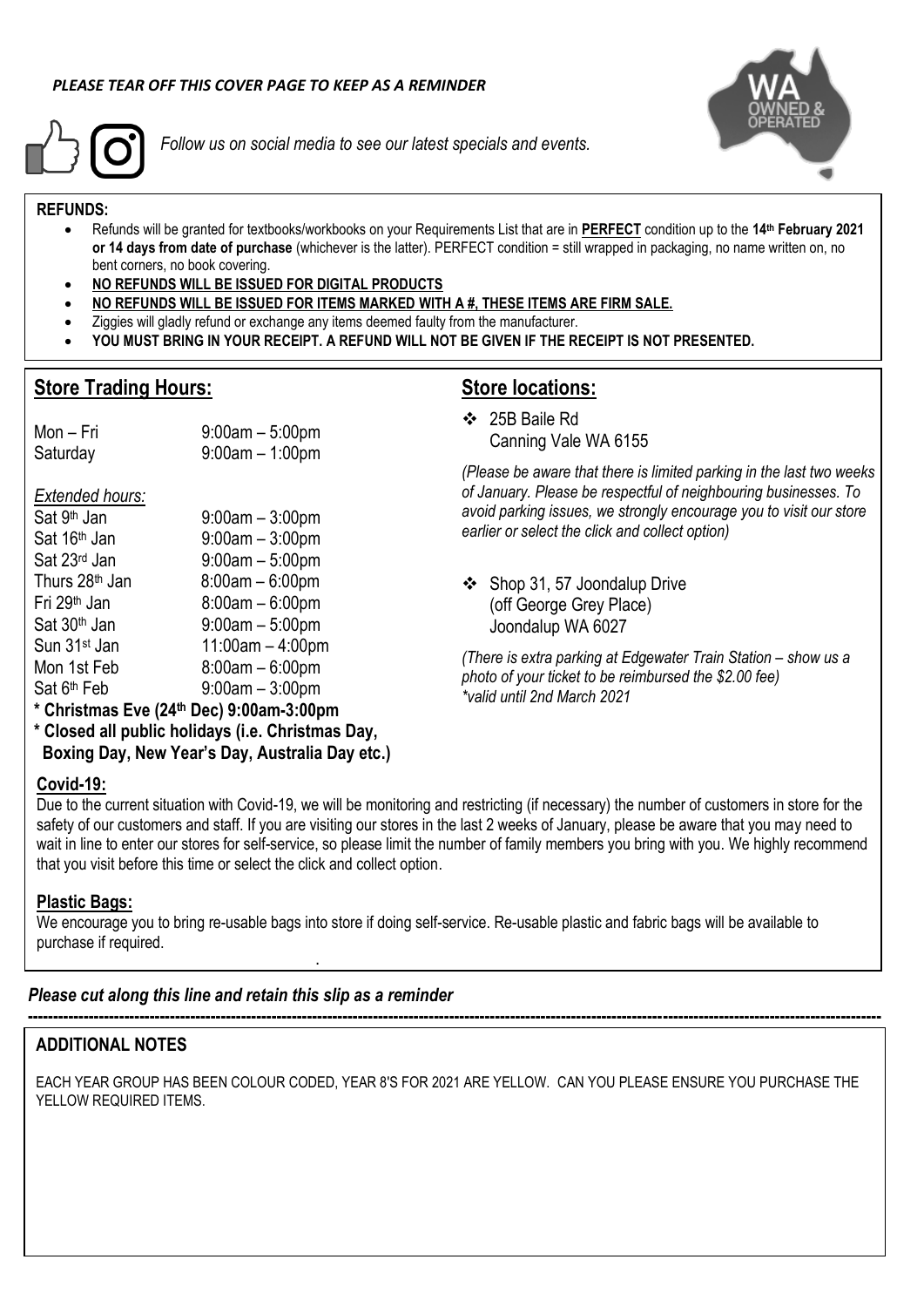## **RIDGE VIEW SECONDARY COLLEGE YEAR 8 2021**

| <b>Student Name:</b>     | <b>Parent Name:</b>                                      |
|--------------------------|----------------------------------------------------------|
|                          | <u> 1980 - Jan James Sand, Amerikaans en Staatsman (</u> |
| <b>Parent Contact #:</b> | <b>Email Contact:</b>                                    |
|                          |                                                          |
| <b>Address:</b>          |                                                          |

*PLEASE TICK THE ITEMS YOU WISH TO PURCHASE*

| <b>BIN LOC</b> | <b>ITEM</b>                                                                     | <b>NOTES</b><br>$\overline{\mathbf{v}}$ |                | QTY PRICE EA | <b>TOTAL</b> |
|----------------|---------------------------------------------------------------------------------|-----------------------------------------|----------------|--------------|--------------|
|                | <b>DESIGN &amp; TECHNOLOGY</b>                                                  |                                         |                |              |              |
| 0140           | Display Book A4 20 Inserts Yellow                                               |                                         | 1              | \$1.55       | \$1.55       |
| 0188           | Document Wallet Plastic Yellow                                                  |                                         | 1              | \$1.85       | \$1.85       |
| 0235           | Exercise Book Olympic A4 96 Page 8mm                                            |                                         | 1              | \$1.15       | \$1.15       |
| 0507           | <b>Safety Glasses</b>                                                           |                                         | 1              | \$7.15       | \$7.15       |
|                | Only if not purchased in Yr7                                                    |                                         |                |              |              |
|                | <b>SUBTOTAL</b>                                                                 |                                         |                |              | \$11.70      |
|                |                                                                                 |                                         |                |              |              |
| <b>ENGLISH</b> |                                                                                 |                                         |                |              |              |
| 0188           | Document Wallet Plastic Yellow                                                  |                                         | $\overline{2}$ | \$1.85       | \$3.70       |
| 0235           | Exercise Book Olympic A4 96 Page 8mm                                            |                                         | 3              | \$1.15       | \$3.45       |
| 0530           | Scrap Book Wings 335x245mm 72 Page                                              |                                         | $\mathbf{1}$   | \$1.80       | \$1.80       |
|                | <b>SUBTOTAL</b>                                                                 |                                         |                |              | \$8.95       |
|                | <b>GENERAL STATIONERY</b>                                                       |                                         |                |              |              |
| 0196           | Eraser Large Vinyl                                                              |                                         | $\overline{2}$ | \$0.40       | \$0.80       |
| 0281           | # Highlighter Maped Assorted Colours in Wallet 4                                |                                         | 1              | \$3.15       | \$3.15       |
| 0315           | # Marker Bullet Texta Wallet 10                                                 |                                         | $\mathbf{1}$   | \$5.30       | \$5.30       |
| 0388           | # Pen Artline 200 0.4mm Black                                                   |                                         | 1              | \$2.70       | \$2.70       |
| 0392           | # Pen Artline 210 0.6mm Black                                                   |                                         | $\mathbf{1}$   | \$2.70       | \$2.70       |
| 0406           | # Pen Medium Point Artline 8210 Blue                                            |                                         | 8              | \$0.35       | \$2.80       |
| 0407           | # Pen Medium Point Artline 8210 Red                                             |                                         | 5              | \$0.35       | \$1.75       |
| 0419           | Pencil Case Zip Top Micador 340x170mm                                           |                                         | 1              | \$2.35       | \$2.35       |
| 0426           | Pencil Coloured Faber Classic 24                                                |                                         | $\mathbf{1}$   | \$7.90       | \$7.90       |
| 0441           | Pencil Standard HB Columbia Copperplate                                         |                                         | 7              | \$0.40       | \$2.80       |
| 0447           | Pencil Standard 2B Columbia Copperplate                                         |                                         | 3              | \$0.40       | \$1.20       |
| 0470           | Pencil Sharpener Single Hole Maped Shaker                                       |                                         | 1              | \$0.80       | \$0.80       |
| 0506           | Ruler Wooden 30cm                                                               |                                         | $\mathbf{1}$   | \$0.60       | \$0.60       |
| 0510           | Scissors Maped School 170mm                                                     |                                         | 1              | \$1.80       | \$1.80       |
|                | If your child is left handed, please select the scissors below.                 |                                         |                |              |              |
| 0517           | Scissors Micador 165mm Left Handed Green Handle                                 |                                         | 0              | \$1.80       | \$0.00       |
| 1070*          | # Glue Stick UHU White 40g                                                      |                                         | $\mathfrak{Z}$ | \$2.75       | \$8.25       |
| 1418*          | # USB Thumbdrive V3 3.0 Verbatim 32GB (available behind the counter at Ziggies) |                                         | 1              | \$19.95      | \$19.95      |
|                | <b>SUBTOTAL</b>                                                                 |                                         |                |              | \$64.85      |
| <b>HASS</b>    |                                                                                 |                                         |                |              |              |
| 0188           | Document Wallet Plastic Yellow                                                  |                                         | $\overline{2}$ | \$1.85       | \$3.70       |
| 0201*          | Exercise Book Olympic A4 48 Page 8mm                                            |                                         | 4              | \$0.95       | \$3.80       |
|                | <b>SUBTOTAL</b>                                                                 |                                         |                |              | \$7.50       |
|                |                                                                                 |                                         |                |              |              |
| <b>HEALTH</b>  |                                                                                 |                                         |                |              |              |
| 0140           | Display Book A4 20 Inserts Yellow                                               |                                         | $\mathbf{1}$   | \$1.55       | \$1.55       |
| 0201*          | Exercise Book Olympic A4 48 Page 8mm                                            |                                         | 1              | \$0.95       | \$0.95       |
|                | <b>SUBTOTAL</b>                                                                 |                                         |                |              | \$2.50       |